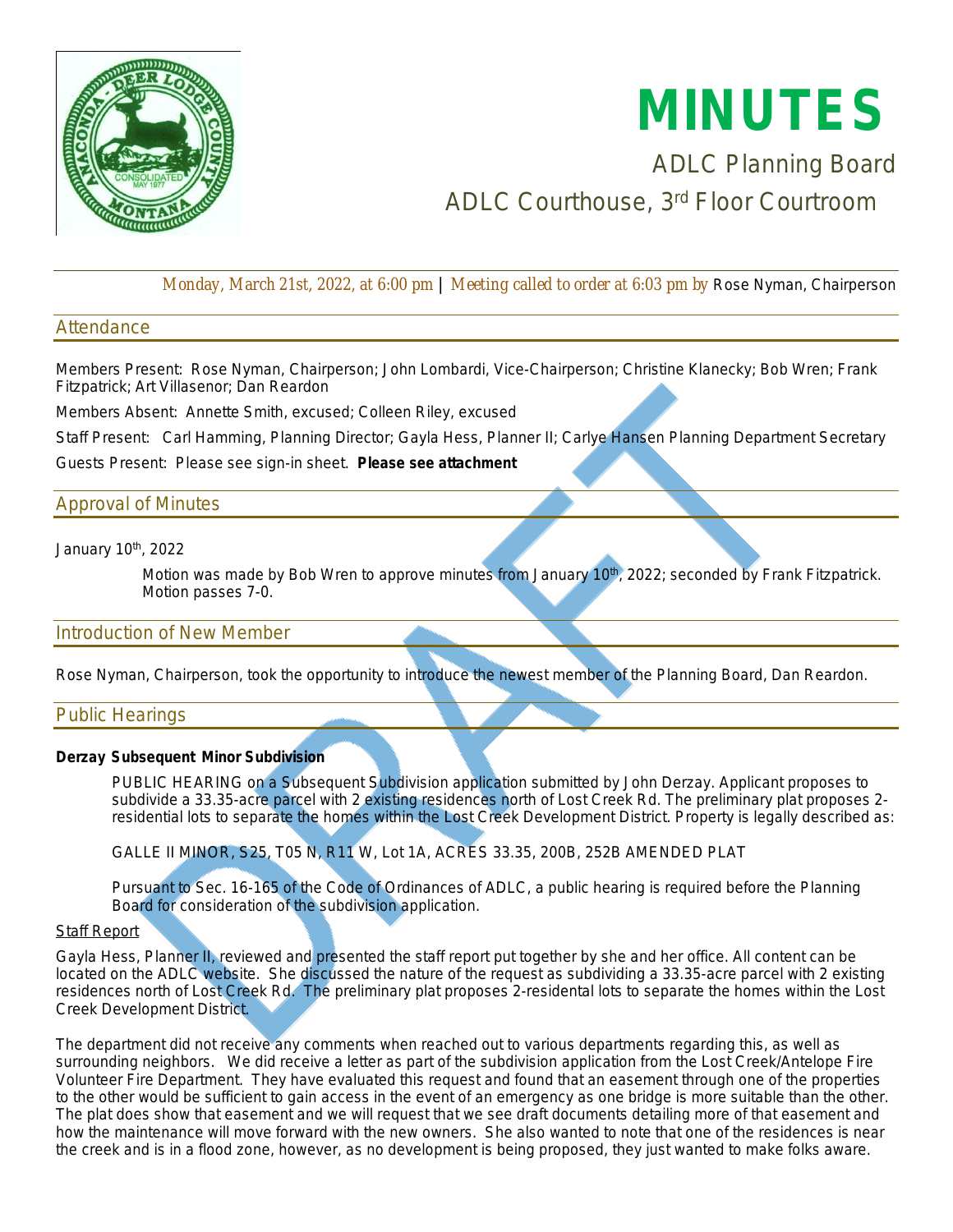The Planning Department does recommend that the Planning Board send a recommendation of approval and has three (3) recommendations/conditions, and these were gone over in detail.

# Questions from the Board

#### *Frank Fitzpatrick*

Mr. Fitzpatrick wanted to know what the lot sizes will be? The one will be shy of 20 acres and the second will be just over 13 acres.

Mr. Fitzpatrick stated that he talked to Art Jette, from the volunteer fire department about the bridges and Ms. Hess did indicate that there was a letter submitted regarding this.

# Applicant Report

#### *John Derzay, 288 Homestead Drive*

Mr. Derzay just wanted to state that the bridge is rated at 50-ton. It has three 2 ft x 8 in eye beams supporting this underneath and those are on 10-inch pipes set in concrete and they are all cut off at the same height. The bridge is not welded or bolted, so if a cement truck or logging truck goes across this or a heavy firetruck full of water, it will flex and come back and that was the idea with the engineering that was done for the bridge.

Mr. Derzay stated that this would make a nice home for someone along the creek, and it makes sense. There are water rights that go with this. He feels that this would be a nice dwelling for someone to raise their children.

# Questions from the Board

#### *Dan Reardon*

Mr. Reardon asked what the possibility would be of this being further subdivided further down the road? Mr. Derzay stated that he did what they needed to do regarding the 5-acre county requirement for zoning and that he did need to redo the lines a little bit, but this is on the new house that he will be living in up in the canyon. The other residence has just under 20 acres. At this point in time, he would see no reason to further subdivide this property moving forward.

#### PUBLIC HEARING

Proponents: None

Opponents: None

Public Comment: None.

Discussion From the Board: None

# Motion

 *Motion is made by Bob Wren to approve the Derzay Subsequent Minor Subdivision and move this onto the ADLC Commission with the three (3) recommendations/conditions set forth by the Planning Department Staff, seconded by Art Villasenor. Motion passes 7-0.*

# **Rural Planned Unit Development (PUD)** – **Southern Cross Company, LLC** – **John Fitzpatrick**

PUBLIC HEARING on a Proposed Rural Planned Unit Development (PUD) submitted by Southern Cross Company, LLC. Developers propose to subdivide a 23.76-acre parcel into 23-residential lots and common areas. Preliminary plat depicts proposed subdivision located approximately 1.4 miles from the intersection of MT-1 and Southern Cross Road in the Georgetown Lake Development District. Property is legally described as:

S08, T05 N, R13 W, C.O.S. 448A, ACRES 23.76, TRACT 3

Pursuant to Sec. 16-165 of the Code of Ordinances of ADLC, a public hearing is required before the Planning Board for consideration of the subdivision application.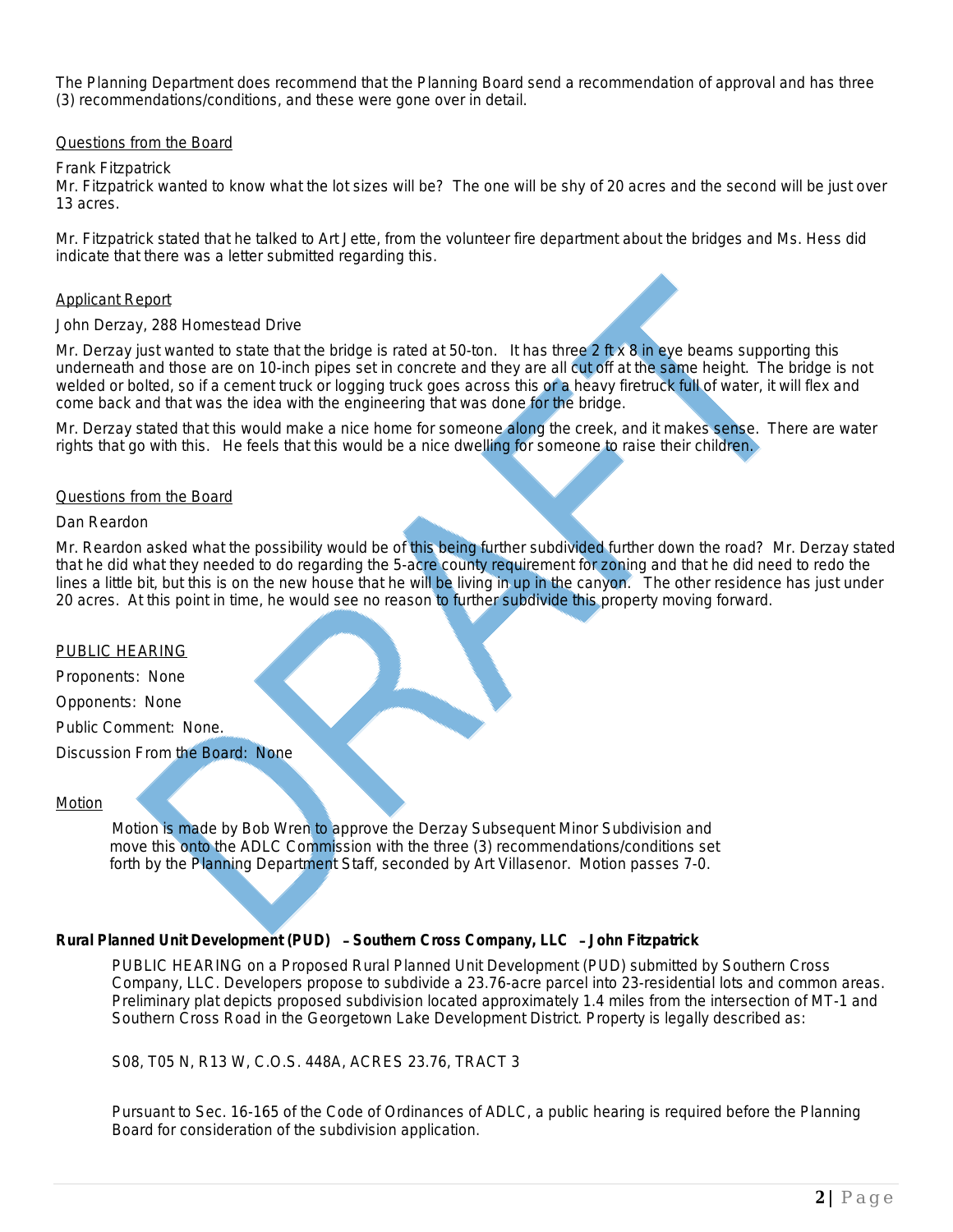# Staff Report

Carl Hamming, Planning Director, reviewed and presented the staff report put together by he and his office. All content can be located on the ADLC website. He discussed the nature of the request as proposing to subdivide a 23.76-acre parcel into 23-resiential lots and common areas. Preliminary plat depicts proposed subdivision locate approximately 1.4 miles from the intersection of MT-1 and Southern Cross Road in the Georgetown Development District.

There were no comments on behalf of other departments. They did receive feedback from the Georgetown Rural Fire District. They spent a lot of time with Mr. Fitzpatrick, and they will continue these meetings until they all come to an agreement with those improvements with the community water supply, as well as access roads, turnaround space, cul-desacs, and proposed fire hydrant location.

The lot sizes will range from 0.52 acres to just under 1 acre at 0.92 acre. There will be a 7-acre parcel of land that they will use for open space, and this will be maintained by the homeowner's association.

The Planning Department does recommend that the Planning Board send a recommendation of approval and has six (6) recommendations/conditions, and these were gone over in detail.

#### Questions from the Board

#### Frank Fitzpatrick

Mr. Fitzpatrick asked if the DEQ will be involved with this. Mr. Hamming stated that they are and that Chad Lanes, Tri-County Sanitarian will oversee enforcement.

#### Dan Reardon

Mr. Reardon asked where the water supply for the fire hydrants will come from. The well supply will be contained to a 30,000-cistern placed above the properties. Mr. Hamming stated that this well will be used for both the individual properties as well as the hydrants but will use separate lines. Each property will have its own septic and drain field.

#### Applicant Report

John Fitzpatrick is present this evening on behalf of the Southern Cross Company. We stated that they had a rather robust discussion about the proposal at the January 2022 meeting and he doesn't think he has much more to cover at this time unless there are specific questions. He did spend a considerable amount of time working with Fred Bjorklund and Kurt Unger from the volunteer fire department and they did agree with a plan that he believes will provide the first Cadillac system for the Georgetown area regarding a fire protection system. This will be a pressurized hydrant system, which will give a fire flow rate of 1000 gallons per minute. He will continue to work with them to set specific locations for the hydrants in conjunction with the roadways as they are developed.

#### PUBLIC HEARING

Proponents: None

Opponents: None

Public Comment: None.

Discussion From the Board:

Frank Fitzpatrick stated that this is a very good proposal, and the Planning Department Staff did a good job on the information provided for this evening's meeting.

#### Motion

*Motion is made by Art Villasenor to approve the Rural Planned Unit Development (PUD) and move this on to the ADLC Commission with the six (6) recommendations/conditions set forth by Planning Department Staff; seconded by Frank Fitzpatrick. Motion passes 7-0.*

#### **MDP 22-002 Higher Standard, LLC**

PUBLIC HEARING on a Major Development Permit (MDP) application submitted by The Higher Standard LLC to open a marijuana dispensary at a vacant lot between 1090 W Park and the roundhouse in the Highway Commercial Development District. Property is legally described as: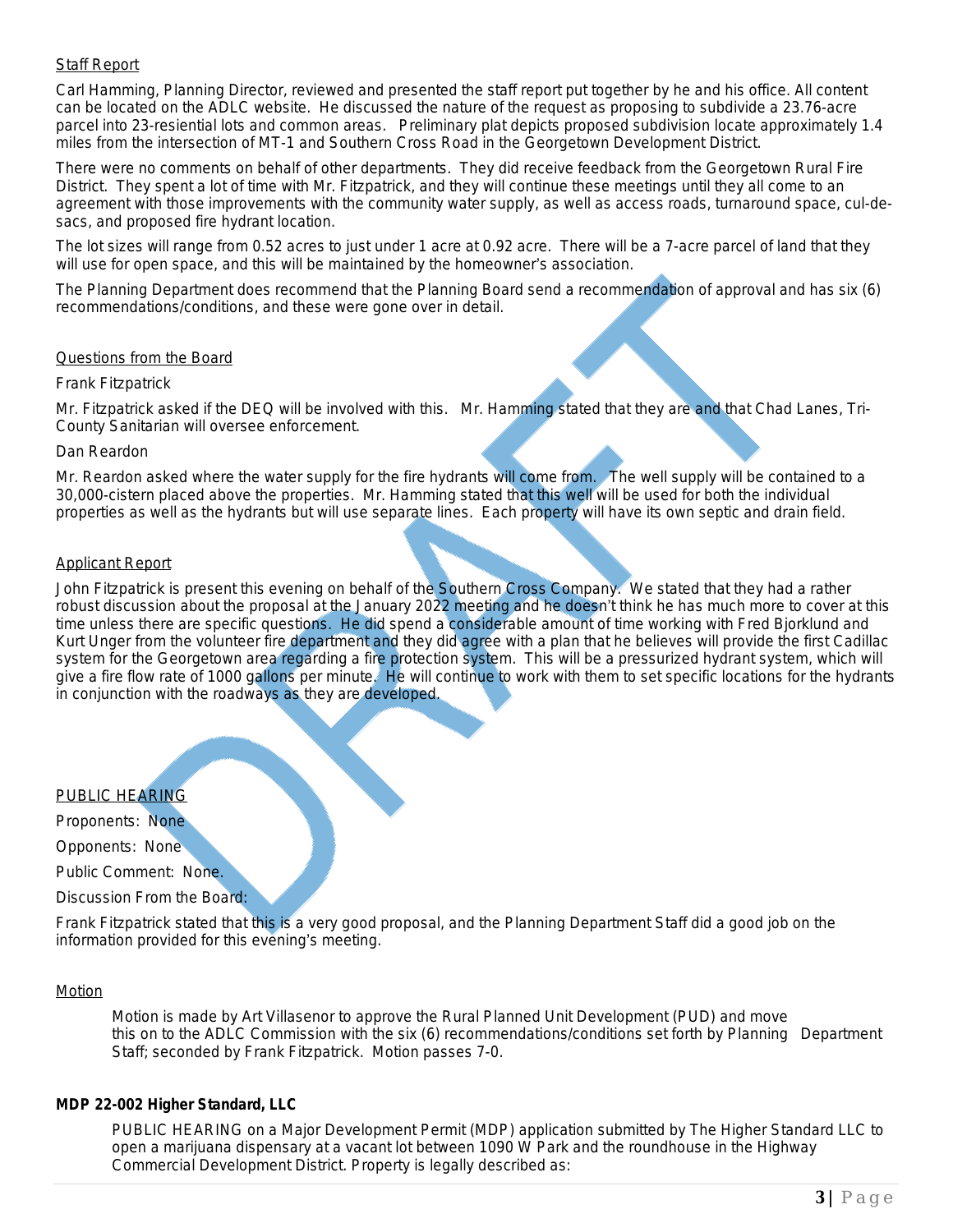ROUNDHOUSE, S04, T04 N, R11 W, Lot 2, 352C

Pursuant to Ordinance No. 265, an MDP is required before the issuance of a business license can be approved for a dispensary business.

#### **Staff Report**

Carl Hamming, Planning Director, reviewed and presented the staff report put together by he and his office. All content can be located on the ADLC website. He discussed the nature of the request as wanting to open a marijuana dispensary at a vacant lot between 1090 W. Park and the Roundhouse in the Highway Commercial Development District.

There were no locations identified in the 600 ft radius as far as schools, churches, or playground being located within the radius of 600 ft.

If the recommendation is made by the Board to move this on to the ADLC Commission, there are four (4) recommendations for approval that they would like to see met.

The staff did receive several questions and comments. There are several residential neighbors who live across the street on Park Street to the south and west of the old Anaconda Motors who have voiced concerns regarding the business, and this generated several comments that have been listed with the staff report that the Board has before them this evening. There was one other comment received today. This was from Mary Carol Radonich, stating that was unable to attend the meeting this evening but she is very against a marijuana dispensary this close to her home. She states that her neighborhood is very nice, and she does not want this ruined by folks selling drugs whether it is legal or not.

There was a very lengthy and detailed discussion between the Board and Mr. Hamming. This involved all topics including sewer and water hook-up, site plans, parking plans, approaches to the property, landscaping, whether this would be a permanent or mobile structure, and what kind of a foundation would be put under this. The hours of operation were also discussed comparing this to liquor store hours which are mandated by the state. The discussion was also had regarding the level of business that would be seen at the dispensary regarding both vehicle traffic, as well as foot traffic.

#### Applicant Report

#### Don Buhrman, Higher Standard

Mr. Buhrman is here this evening to introduce his business to the Planning Board, giving a brief history of the other dispensaries that he is involved with around the state of Montana and states that they have been in full compliance with the State of Montana since 2014. He presented several pictures of the present stores that he has open. He is trying to model them after the look of Starbuck's. He fielded many questions from the Board like the questions that were asked of Mr. Hamming earlier in the meeting and again, there was significant conversation. He did note that he is leasing the lot, so he really doesn't want to go overboard as he doesn't want to dig up the asphalt too much. He would like to fit right in with the other new development that he has seen within the county and wants to help the county progress in changing the atmosphere here in Anaconda.

He states that a typical day with a dispensary is actually very quiet. Adults drive up, go in, and are typically in the store for less than 10 minutes. They come out and leave. It is not a late-night business and they do not want that.

#### Questions from the Board

Discussion was then brought up regarding average traffic and the average customers in a day. He states that in Butte, they see an average of about 160 folks per day, but we are a smaller community. He does think that there would be more foot traffic in Anaconda as it is easier to get around in and does not appear to be congested in anyway. There was also discussion regarding the engineered dimensions for the dispensary, itself. This will be a stick-built construction.

There was some discussion about the neighbors that are listed on the report to this project who are opposed to the project. Mr. Buhrman stated that there were similar concerns in 2015 when they opened the dispensary in Dillon. These concerns have proven to be nothing more than a fear of the unknown. Once folks see that there is no change to the flavor of the neighborhood, this whole thing becomes a nonissue. He did suggest that the Board talk to the ex-mayor of Dillon or the Chief of Police of Dillon.

There was also some discussion on the variation of medical vs recreational marijuana use. He states that currently he has no statistics as recreational is too new in the State of Montana.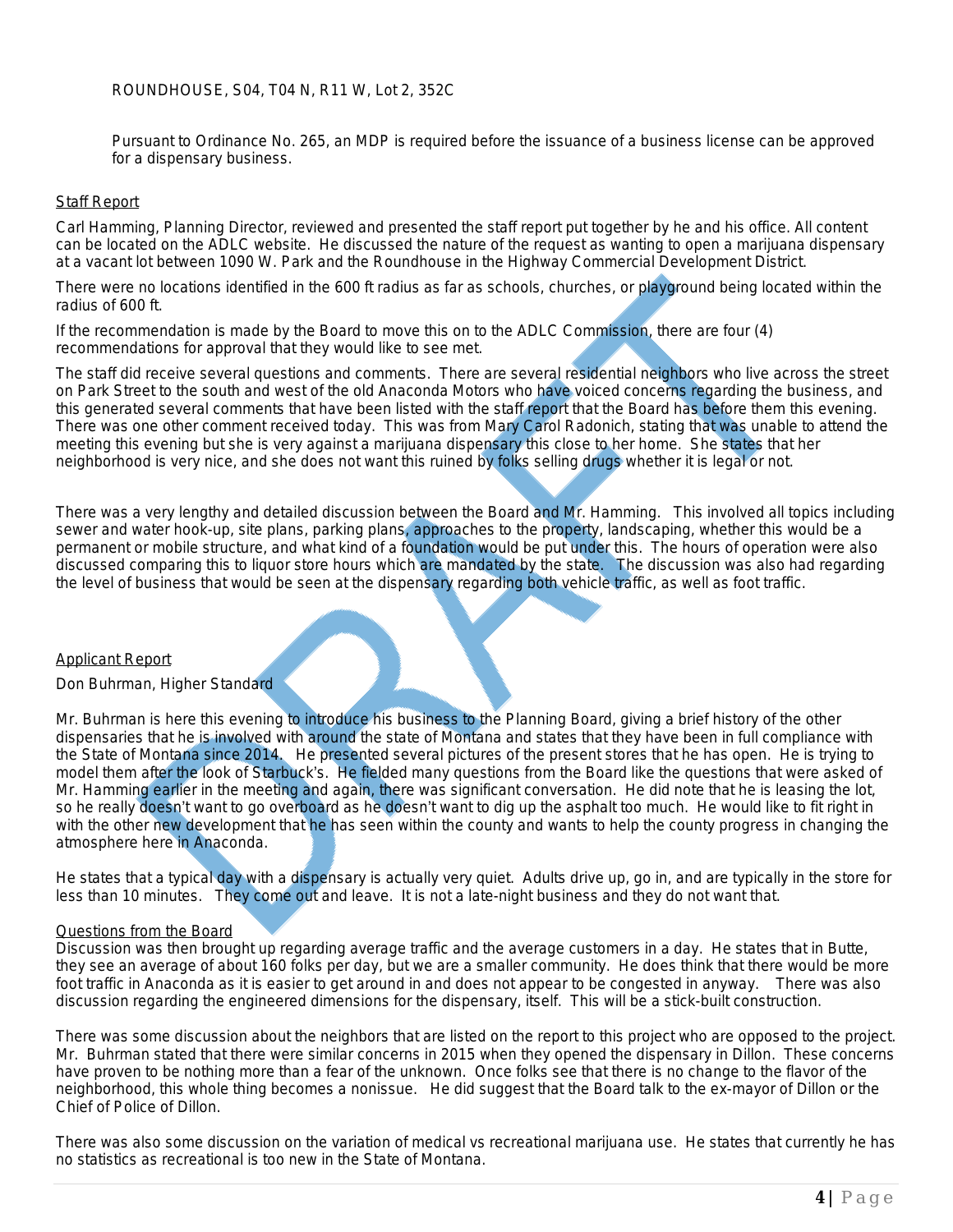Andrew Gordon, Contractor/ Consultant for Mr. Buhrman. He just wanted to make some clarification that they were understanding that the Anaconda Local Development were the drivers of all new development projects in town and there was an assumption about a 3% excise tax that would provide additional tax revenues to support any ongoing community development project. He just wanted to clarify that obviously this was an error in putting this into the proposal.

# PUBLIC HEARING

Proponents: None

Opponents:

Donna Kostelecky, on behalf of the SWMFCU

Ms. Kostelecky states that the lot looks quite small to her and with the setbacks, she wants to know exactly how large this building will be. It states that in the packet it is 32 x 32 square foot building with the proposal. She feels that this seems to be small, but on the presentation, you see something elite and elaborate and she doesn't think that this will fit on that lot. She also wanted to state the information and opposition from Mr. Dedmond's letter. She stated that she views this as a problem as the story keeps changing regarding what type of building, water connections, permits, etc.

Public Comment: None.

#### Discussion From the Board

Significant discussion was again held in regarding all the information provided this evening.

Mr. Fitzpatrick would like to know why he sees no recommendation from the Planning Department staff regarding their feelings on this project. He and Mr. Villasenor would like to get an answer for this. Mr. Hamming stated that there is a lot of discussion that needs to be had on this, including the residential aspect of where they want this located and that this is something that the Commission would be very concerned about. He said that they necessarily do or do not recommend approval but is hoping that all the issues addressed and brought forward by the neighboring residences as well as the Board this evening will be taken into consideration. Mr. Fitzpatrick then states that this packet is lacking a lot of information and he states that there are a lot of components of their plan missing. He feels that he is not sure who this should be on, whether it be the applicant or the Planning staff for not asking for more information. He states that apparently all the neighbors are against this as he has seen all the comments. Ms. Nyman was also distressed that so much of the information has changed since the proposal was submitted. Mr. Villasenor states that regardless of what the business is, we need to look at the whole picture and that he is very disappointed also that they did not get any recommendations from the staff. He states that the Planning Bord is only the fist step in county approval. He feels that if they are going to be hung up on a few items, then we can ask the applicant to come back with more clarification, or we are satisfied, then we can pass this to the Commissioners, and they are the ultimate say. Mr. Reardon states that the folks who are objecting to this project are the folks of our town, our people, and he feels that the Commission needs to take the concerns of those folks into consideration Mr. Wren asked if it could come back before them again, if they were able to get more accurate information to all the board and address some of the issues brought up this evening. He also wonders if we shouldn't send the letters out to all the neighbors within 600 ft rather than just the 150 ft to get some other sort of comments in this regard.

#### Motion

*Motion is made by John Lombardi to accept the application and move on to the ADLC Commission for approval with the four (4) conditions noted by the Planning Department, and the addition of a fifth condition added for a plan for landscaping; seconded by Art Villasenor. Motion fails 4-3.*

*There was a poll taken of the Board. Rose Nyman, No; Frank Fitzpatrick, No; John Lombardi, Yes; Christine Klanacky, No; Art Villasenor, Yes; Dan Reardon, Yes; Bob Wren, No.*

At this time, Mr. Villasenor asked Chairperson, Ms. Nyman if the Board could entertain another motion. He stated that with Roberts Rules of Order, a board can entertain a second motion if the first motion fails.

*Motion is made by Art Villasenor to table this application until such a time that all the information that the members are requesting has been satisfied; seconded by John Lombardi.*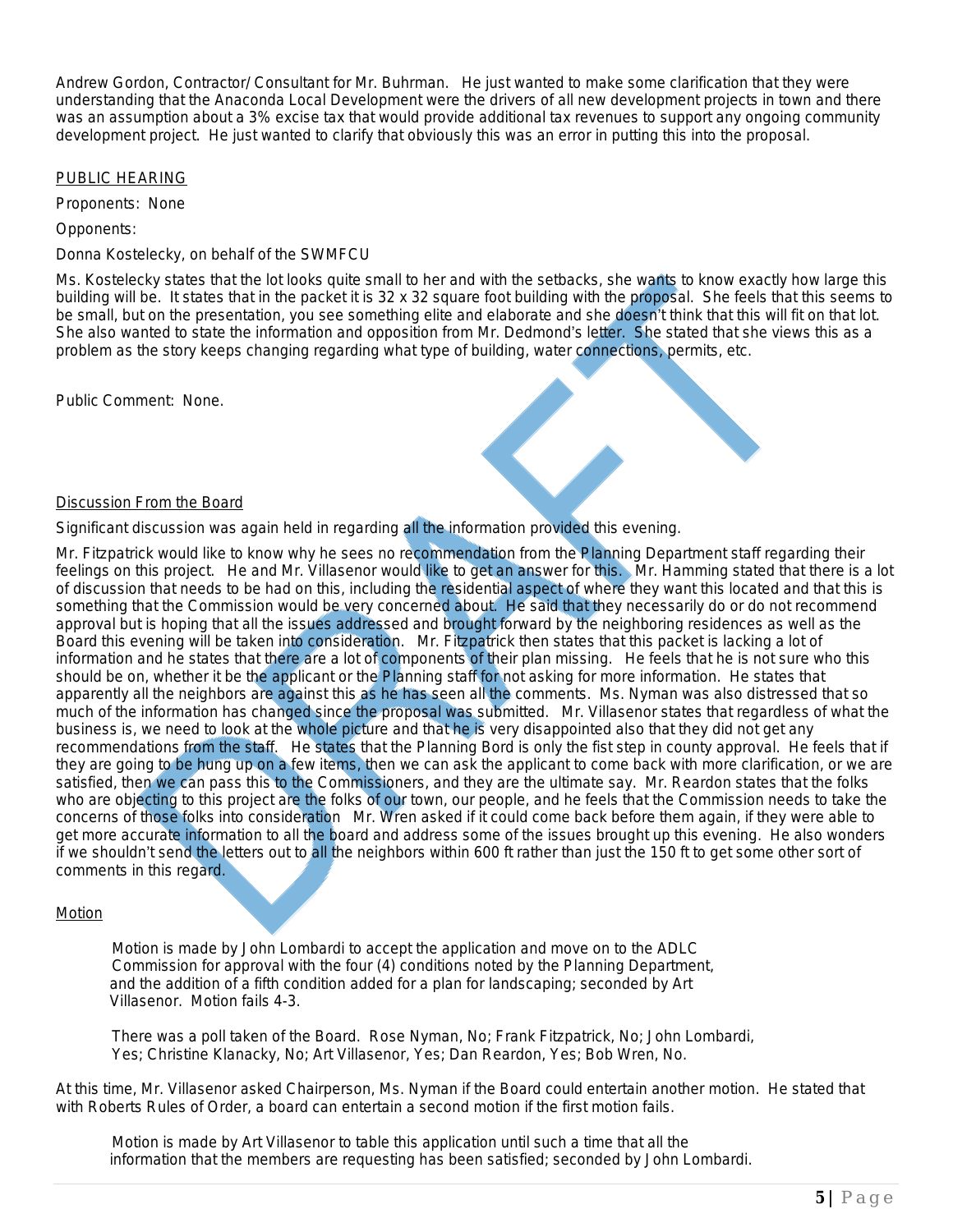*Motion passes 7-0.*

 *There was a poll taken of the Board. Rose Nyman, Yes; Frank Fitzpatrick, Yes; John Lombardi, Yes; Christine Klanacky, Yes; Art Villasenor, Yes; Dan Reardon, Yes; Bob Wren, Yes.*

*\*\*of note, several days after this meeting happened, the Montana States University was contacted and conversation was held with the person who handles all Robert*'*s Rules of Orders questions, and he states that what the Board did regarding the second motion is deemed appropriate.* 

# **MDP 22-003 Overbluff , LLC and Northcon, Inc.**

PUBLIC HEARING on a Major Development Permit (MDP) application submitted by Overbluff LLC and Northcon, Inc. to develop 16-condos in the existing Alpine Apartment building. Property is located within the Central Business Development District and is legally described as:

ANACONDA ORIGINAL TOWNSITE, S03, T04 N, R11 W, BLOCK 40, Lot 1-2

Pursuant to Sec. 24-123 an MDP is required for any proposed special use.

# Staff Report

Gayla Hess, Planner II, reviewed and presented the staff report put together by her and her office. All content can be located on the ADLC website. She discussed the nature of the request as wanting to develop 16-condos in the existing Alpine Apartment building. Property is located within the Central Business Development District.

There were comments received from the Historic Resource Board meeting where the applicant attended. They are favorable of the project and need for housing in the community.

The environmental director also commented that this could be a great redevelopment project for the community, while preserving a historic structure.

There were no comments received from the fire department. The water department did note that the water lines were upgraded as recently as 2015.

The Planning Department does recommend that the Planning Board send a recommendation of approval and has six (6) recommendations/conditions, and these were gone over in detail.

# Questions from the Board

An extensive conversation took place at this time about the parking situation at this location and how many parking places will be required per unit, and of course, where will these parking places be located. This does seem to be the most controversial part of this development. There was also discussion on what the layout of each apartment will be, and it was discussed how in the past, this building held three room apartments with Murphy beds.

#### Applicant Report

Greg McLeod, 10615 North Government Way, Hayden, ID

Mr. McLeod is here today to discuss and present his project and to answer any questions he could. Again, the building takes up a huge amount of the lot, and there is a significant parking issue that they are trying to work out. They are going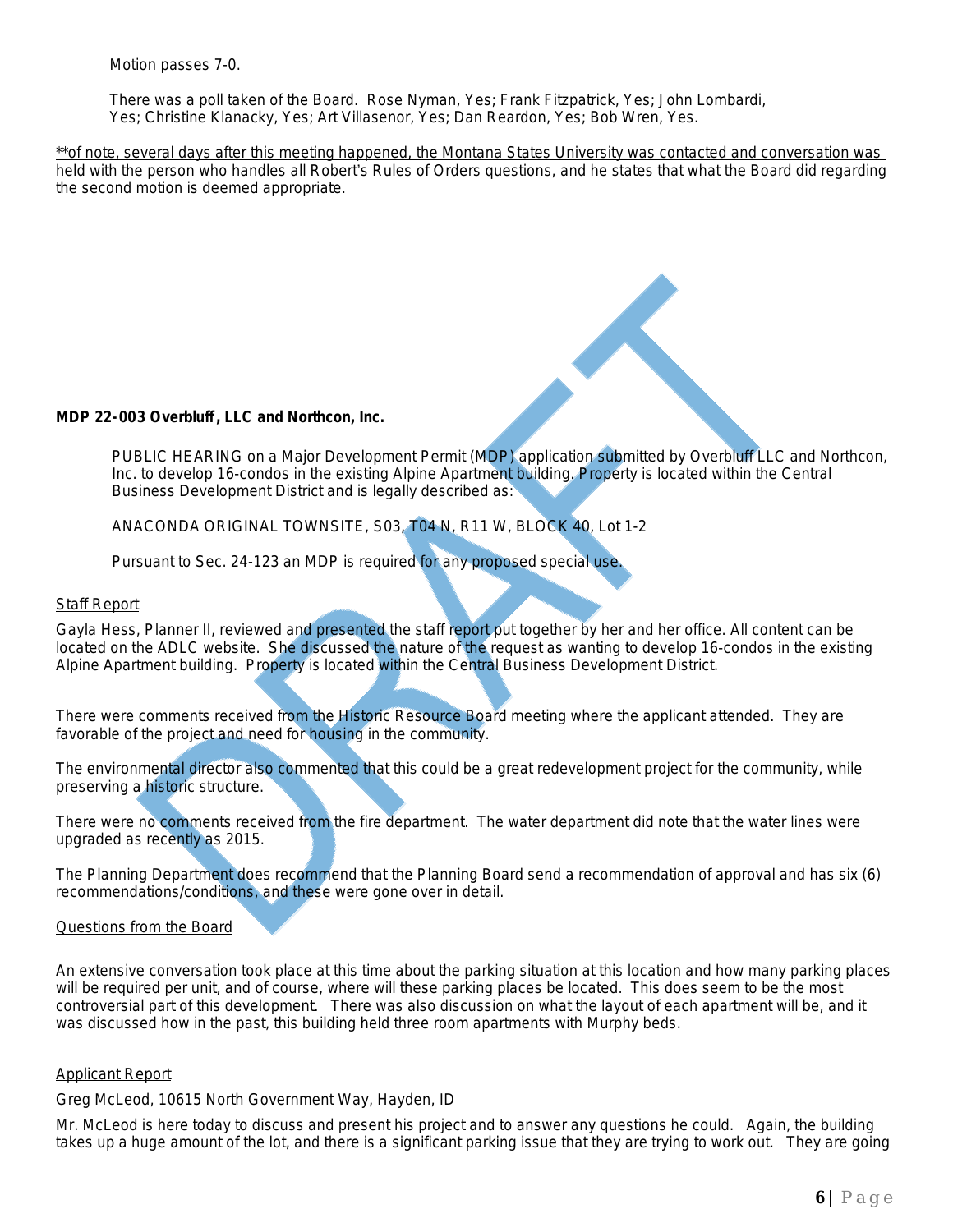to keep the outside as it is and do a contemporary look in the apartments as that seems to be what folks are looking for these days. The stairwell inside will stay as it is and they do want to some landscaping to give it a bit more curb appeal.

# Questions from the Board

The main issue with this entire issue is the lack of parking and this being primarily a residential area with several medical offices, and a motel across the street. There were several options presented, and there is still a lot to work on to get this sorted out as this is a very difficult location and when this building was built years ago, He states that he has contacted several of the neighbors around them with no luck. The neighbor to the west of them will not even return their calls. The realtor and the marketing person left cards and finally got hold of him and he said to never call him ever. They did reach out to the motel across the street, and she said absolutely no way as she got sued a year and a half ago due to someone slipping in her parking and she is not interested in leasing any of this out. There is also some concern about the fence on the west side and Mr. McLeod stated that this will stay as this divides the property from the apartment building to the neighbors west of them. Ms. Nyman confirmed that there will also be an ADA compatible elevator installed.

# PUBLIC HEARING

#### Proponents:

# Amy Lowe, DDS, 212 5<sup>th</sup> Street

Dr. Lowe is a dentist whose dental office is across the street on  $3<sup>rd</sup>$  Street. She is for the project if the parking issues can be addressed. She sees anywhere between 20 to 25 per day, and there are roughly 15 employee vehicles between she, the other dental office, the CPA office, and the post office. She states that there is also an issue with the dental offices and the elderly patients as there is limited parking and the Care-A-Van is sometimes unable to be parked. She states that there is one neighbor who has quite a few vehicles and she is unsure if that can be addressed to allow for more parking. The handicap parking and ADA accessible areas also does take up room for parking. Again, she is for the project and is enthusiastic about it, but again parking is the concerning issue.

# Charles Wilson, 220 Hickory

He is for the project, but it is the parking that is the issue, and he states that at the end of day they will need more parking that folks are talking about this evening. He states that there are horrible delivery problems with UPS and Fed Ex. He states that they are fortunate as they do have a driveway, but parking is extremely hard on Third Street and Hickory Street.

#### Bruce Stredwick, 211 West Park

Mr. Stredwick is the neighbor referenced earlier on the west side of the apartment building. Currently, he is not for or against this project. He has lived next to the building for 35 years. Over the course of time, he states there has been a lot of problems. This is the major concern and what has happened over the years. He stated that he has gotten a business card in the door and that is the only contact that he has had from these folks. He stated that Mr. McLeod stated that their calls have not been answered. He states that he has not gotten any. They have had issues over the years with trash, parking behind their house, beer cans and bottles in the back yard, one man even drained the oil of his ground and changed his oil. He stated that there was a meth lab at one point and a gentleman selling drugs out of one of the apartments. These are things that they have had to deal with it. He states that it would be nice if it was a really, really nice place. He of course, does see the parking situation as an issue and he states that folks were parking in the back of his house, so he put a gate up and a week later someone kicked the boards out of the fence. He also did note that the SW corner of the building is on Mr. Stredwick's property by 3 to 4 inches. He has never had a problem with that, this is what the surveyor told them and a few years back, he called the survey place in Butte and the records for that survey had been destroyed in a flood.

#### Leona Stredwick, 211 West Park

Ms. Stredwick stated that the reason she is glad that Bruce brought up the 4 inches was because when it was sold the first time, they didn't care as they are not petty people. When Dave McCarthy bought the building, they didn't care, and they let them know that this not an issue. When they discussed selling it, they let them know then too, we don't need to worry about the 4 inches, as they are not petty and don't care. She then stated that she was then approached by Mr. McLeod's people to sell their property to him because their property is not worth anything to them, as they don't have grass growing in our backyard. She finds this very offensive, and she is sorry for being emotional about this.

#### Marsha Hill, Pintler Portal Hostel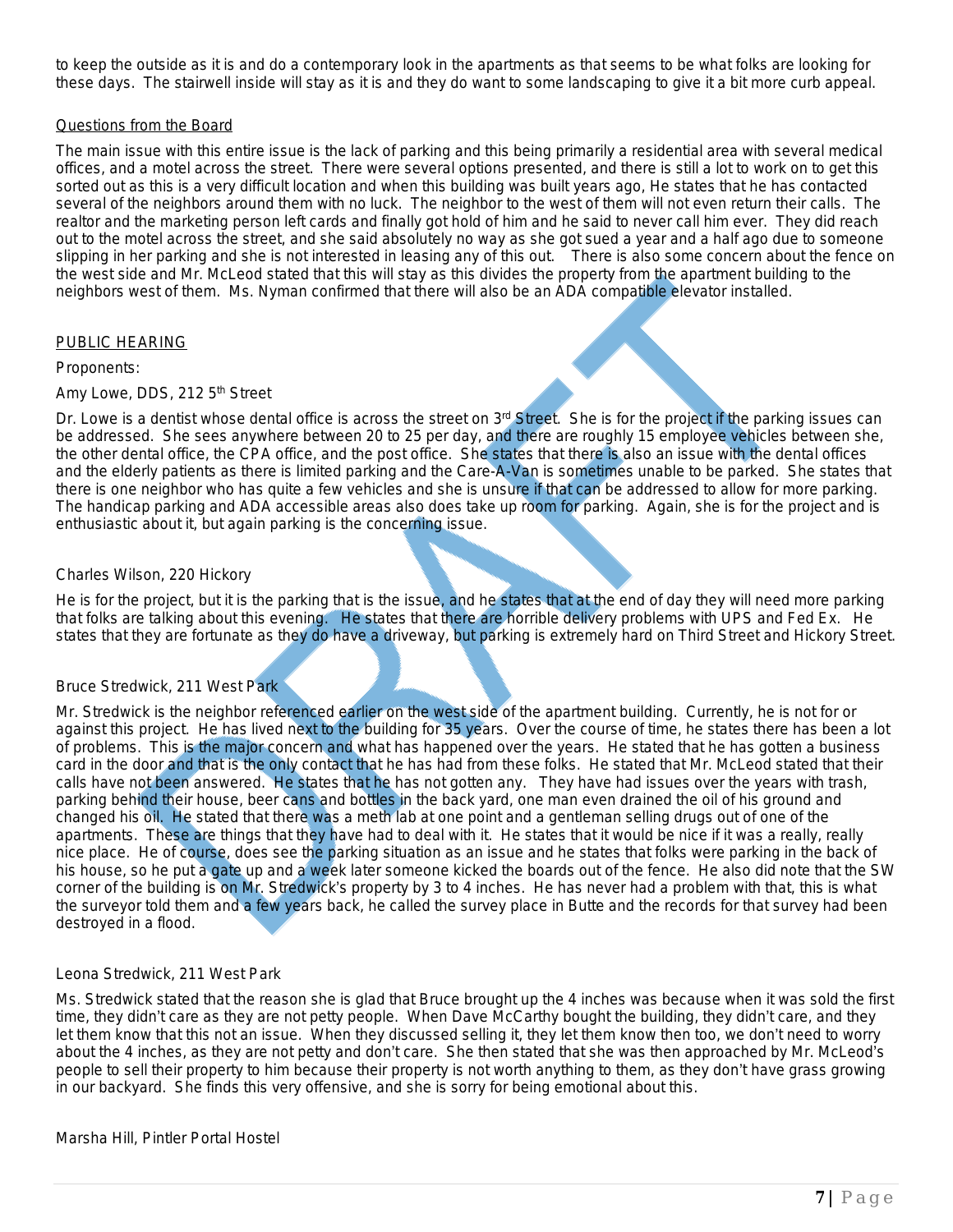Ms. Hill just wanted to note that she is very excited about the project and the reuse of this building, and she is adamantly supportive. She has, however, run into the same issue with the parking for their hostel across the street on Park Street. Mr. McLeod has met with Mr. Hill, and they have been talking.

Regarding to parking, they had to put together their own parking plan when they put the hostel in place and they have learned that it is easy to express a concern, but that it is really a lot more to quantify and understand the reality of parking. She would like to suggest to the Planning Board that she feels that a parking study and plan should be investigated. She feels that there could be some creative issues that could be developed for all.

Opponents:

None

Public Comment:

None.

# Board Discussion

Mr. Reardon would like to know if there has been a recent survey done and if there is a clear title on this property. Mr. McLeod stated that this is.

Mr. McLeod is very sorry and apologetic to Mr. and Mrs. Stredwick and he stated that he has never talked to them and apparently someone representing them has talked to them said something that should not have been said and that Mr. McLeod and his developers told them not to say. He states that this was never their intention and that he reached out to them and did not get a response. He asked for the realtor to reach out and he is thinking they may have said something, that was not representative of anything they wanted him to say. He would like to talk to these folks himself and again, apologized, for this situation and that the person that reached out went down that road. He also stated that the folks living in this building will be policing each other as there will be an HOA for this property.

Again, the hot button item this evening is parking and that they need to have a definitive plan before they go to the Commission. The Commission would again need to have another public hearing and will need to see if there are any other ideas brought up regarding a parking plan for the community, leasing spaces, or other solutions to see if anything would be possible. Mr. Hamming did stats that a new parking plan was received this week and that the one in the packet was submitted last week, to see if there is anything else that can be done.

There was discussion about the current state of the building and with the improvements being made, this should all be safe and meet codes.

At first, this project was going to be done in phases, but with the time moving along quickly and the interest in the apartments, they have decided to do all the floors at one time.

#### **Motion**

*Bob Wren made the motion to approve this motion and move it on to the Commission with all conditions proposed by the Planning Board, with the emphasis to continue working on the parking plan; seconded by Christine Klanecky. Motion passes 7-0.*

# New Business

# **Recap on the Public Outreach Meetings for the Proposed DPS Changes**

Carl Hamming, Planning Director, noted that Gayla Hess, Planner II, put together a fantastic summary of what is being proposed for updates, edits, and corrections to the DPS. She tallied numbers for the Outreach sessions that were attended. He wanted to say thank you to all the board members that attended one of the meetings and there were even several members who attended more than one meeting. He felt that it was very beneficial to both the department as well as the board members to sit down and discuss these things with the public. He was hoping that there was some feedback from the sessions and if there is anything that needs to be addressed before the update to the DPS, that we get this discussed. This will require several public hearings, including the Commission.

There was some feedback that he would like to share. One of the items was the frustration with short-term rentals. Folks feel like they are financially driven, and this has changed drastically as this has become so popular, so they feel that there are no rules or regulations. We really tried to hear them out, but right now the CEO and the Commission really don't want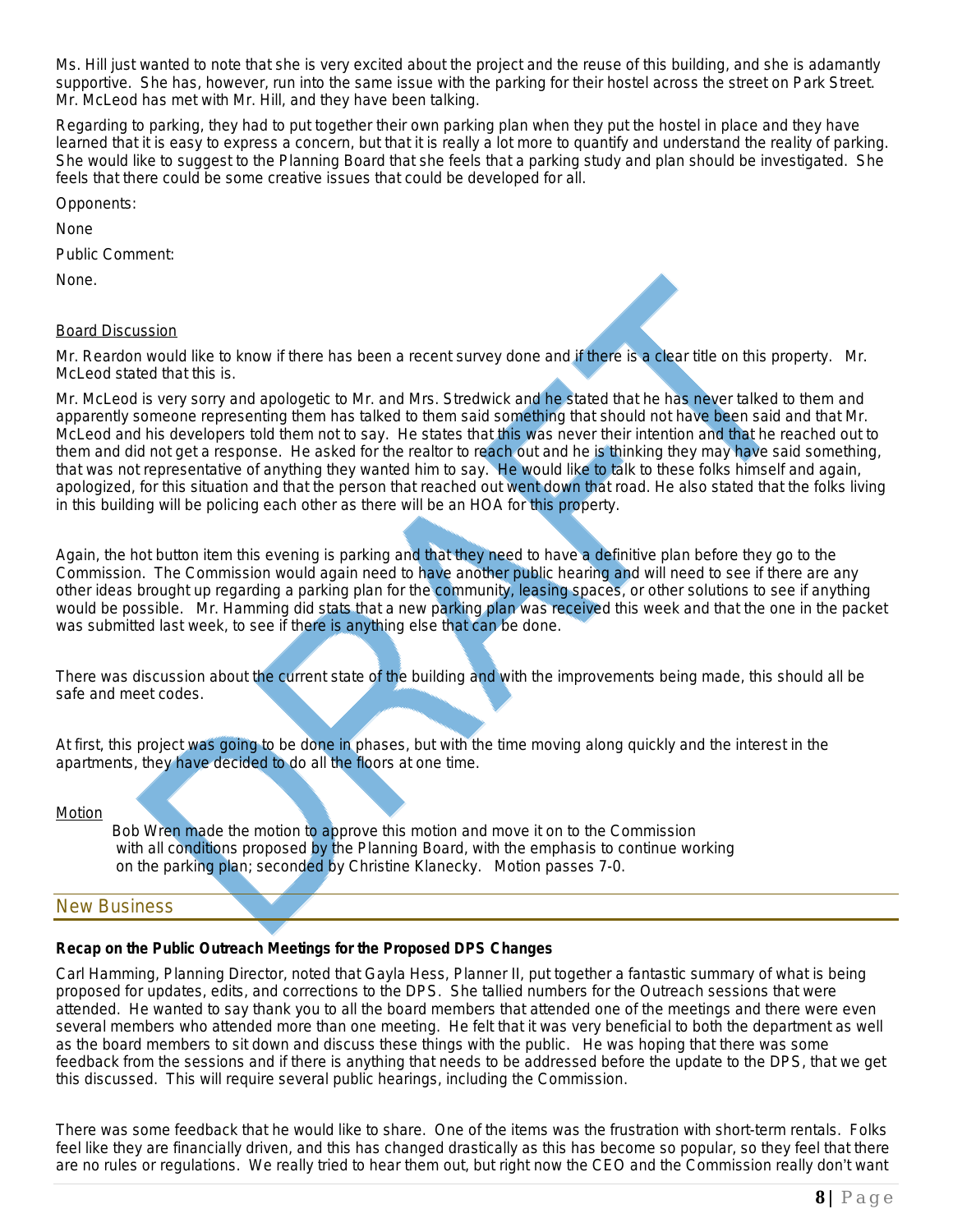to take the effort to police those any further than what we are doing. They are waiting on state and want to follow what they may recommend in the future.

In the rural areas, there was also concern about fire issues, access roads, subdivision roads bridge capacity. These were brought up especially when the meetings were hosted at the fire departments in these areas.

They did answer quite a few questions and had to clarify some misconceptions about zoning not existing in all parts of the county.

Ms. Hess was happy and stated that it was nice that there was some much participation.

Mr. Fitzpatrick thanked the staff for going and doing all the work for these.

#### Public Comment

Janice Hagan-Dulaney, 1708 Copper Road

Ms. Hagan-Dulaney wanted to let the Board know that the Public Outreach was wonderful. She felt that it was very informative, and she was happy to see board members there. She heard a lot of different things, especially from the firefighters and volunteers. She would highly encourage that these types of sessions continues as it was quite amazing, and she found it interesting to hear different perspectives on different areas. She just hopes that this continues.

#### Motion

Bob Wren made a motion to forward the DPS Updates onto the Commission with all changes as noted; seconded by Frank Fitzpatrick. Motion passes 7-0.

# Board Questions and Comments

Mr. Fitzpatrick wanted to know where we were with Premier out in Mill Creek. This has fallen through, and the lease was canceled awhile back.

Ms. Nyman wanted to congratulate Mr. Hamming on his 2<sup>nd</sup> year anniversary.

Ms. Nyman wanted to take the opportunity to have Mr. Reardon introduce himself and give a little history of himself and his affiliation with Anaconda.

| <b>Staff Questions and Comments</b> |
|-------------------------------------|
| None                                |
| <b>Public Comment</b>               |
| None                                |
| <b>Next Meeting</b>                 |
| Monday, May 9th, 2022               |

Adjournment

*Motion was made to adjourn by John Lombardi; seconded by Art Villasenor; Motion passes 7-0.*

Final Minutes Approved